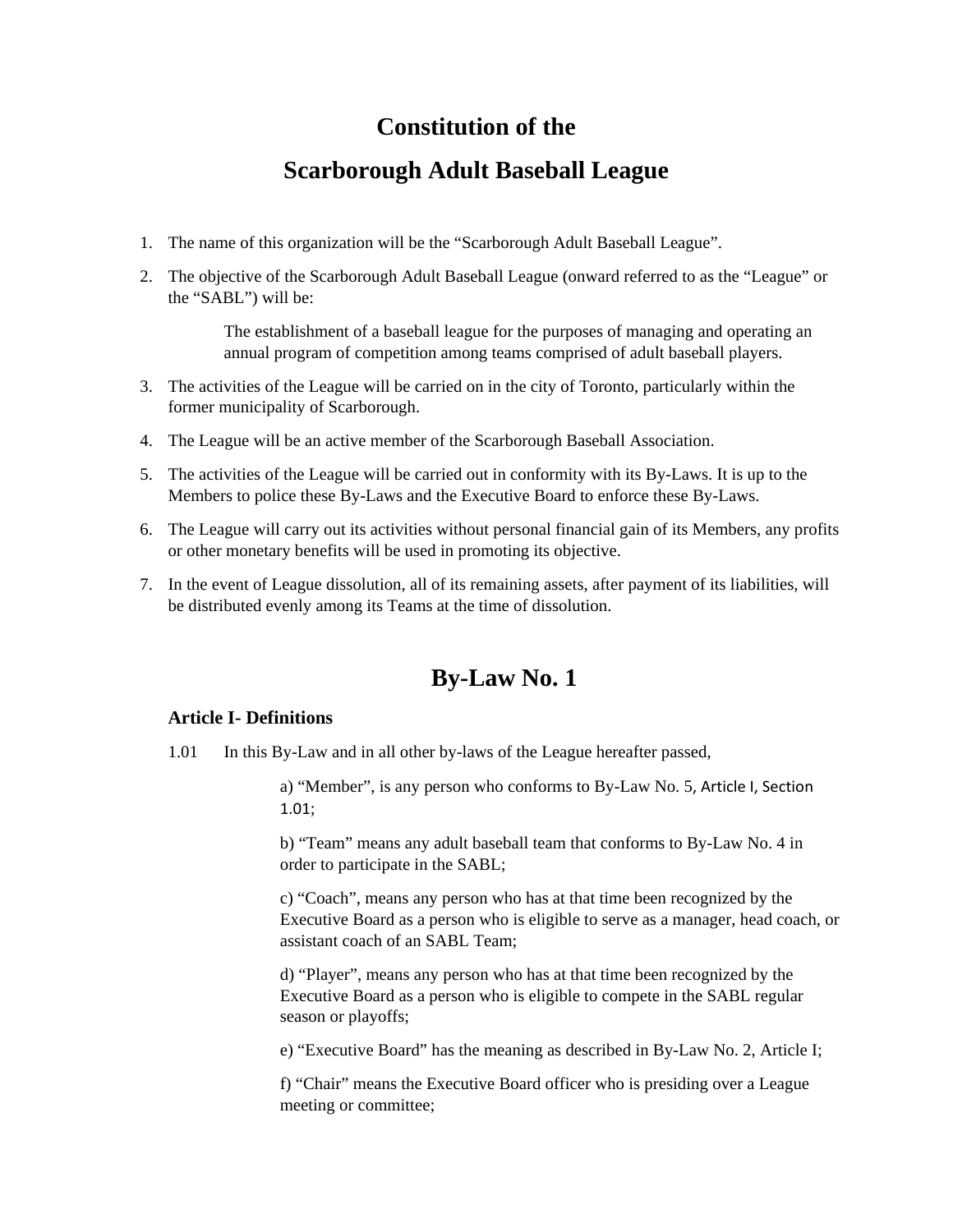g) "Team Representative" means the individual recognized from time to time by the majority of the Executive Board as the sole voting representative of a Team in the League;

h) "quorum" means the minimum number of Team Representatives that must be present at any of its meetings to make the proceedings of that meeting valid;

i) "Ineligible Person" is someone who cannot participate in the SABL regular season or playoffs;

j) "Motion" a formal proposal made by a Team Representative to take an action. The motion must be seconded by another Team Representative before it can be brought up for debate, and subsequent vote by the Chair;

k) "Resolution" means the outcome of a motion or vote;

l) "OBA" means the Ontario Baseball Association;

m) except where the context otherwise requires, "game" means any sanctioned SABL baseball game.

# **By-Law No. 2**

## **Executive Board**

### **Article I– Officers**

1.01 The property and activities of the League will be managed by the officers of the Executive Board, which will be comprised by individuals serving in the following elected roles:

> President Treasurer Secretary

- 1.02 The above officers of the Executive Board will each be elected for a term of two years. Elections will take place during the first Members' meeting of the year in every even numbered year.
- 1.03 Any Member is eligible for election or appointment to any office. However, the nomination of any candidate for an office, and the seconding of any nomination, must be made by a Team Representative.
- 1.04 If an elected officer vacates or is removed from his role before the end of its term, the Executive Board may appoint a replacement from among the Members to serve the remainder of that term.
- 1.05 Should an issue arise during a season that is not addressed within these By-Laws, the Executive Board will have the authority to make a ruling. An amendment to this Constitution addressing the issue must be brought up for a vote during the first Members' meeting the following offseason.
- 1.06 Officers cannot be from the same Team.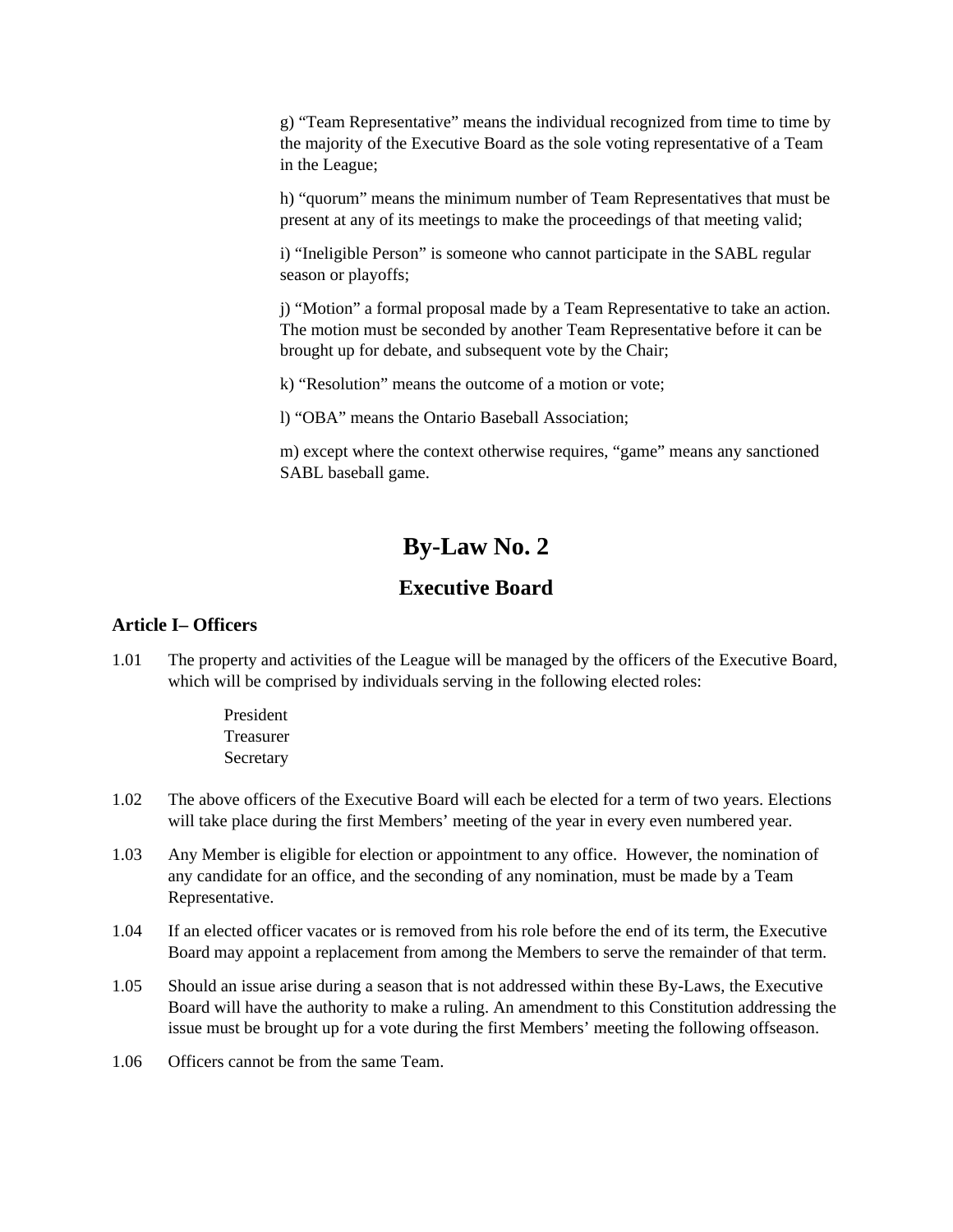### **Article II– Duties of Officers**

- 2.01 The President will be the chief executive officer of the League. They will Chair all League meetings and committees. They will see that all orders and resolutions of the Team Representatives are carried into effect. They will oversee the general and active management of the League and will be the SABL's contact point for all external persons and organizations. The President will perform such other duties as may be prescribed by the Team Representatives.
- 2.02 The Treasurer will, in the absence of the President, perform the duties of the President. They will also have the custody of the funds and securities of the League and will keep full and accurate accounts of all assets, liabilities, receipts, and disbursements of the League. The Treasurer must render a report of the League finances whenever requested by the President or a majority of Team Representatives. The Treasurer will perform such other duties as may be prescribed by the President.
- 2.03 The Secretary will, in the absence of the President and Treasurer, perform the duties of the President. They will serve also act as the official communications liaison for the Executive Board and the League. They will oversee the League email address, website content, and will also attend all Members' meetings, to record the votes and minutes of all proceedings. The Secretary will perform such other duties as may be prescribed by the President.

### **Article III – Persons Ineligible for Office**

3.01 Any Member at any time, may be declared "Ineligible for Office" as a consequence of their failure to abide by and comply with the League's Constitution and these By-Laws, or as a consequence of conduct considered to be contrary to the best interests of the League and its Members. A Member who has been declared Ineligible for Office may not stand for election, or be appointed, to any office in the League and/or may not serve as a Team Representative. If the Member currently serves in one of these roles, they will be removed from that office and/or will cease to be recognized as a Team Representative.

> a) The motion to declare someone as "Ineligible for Office" requires the affirmative vote of not less than 70% of Team Representatives present at a Members' meeting. If the particular Member is not represented at the Members' meeting, or if the vote is taken in the manner prescribed in By-Law No. 3, section 2.06, then within 2 days of the date of passage of the resolution, the Executive Board will advise the Member they have been declared Ineligible for Office by the delivery of a written notice.

# **By-Law No. 3**

## **Members' Meetings and Resolutions**

### **Article I – Members' Meetings**

1.01 The Executive Board will have the power to call a Members' meeting at any time and at any location. Generally, however, Members' meetings will occur monthly in the offseason from January through April and be located within Toronto.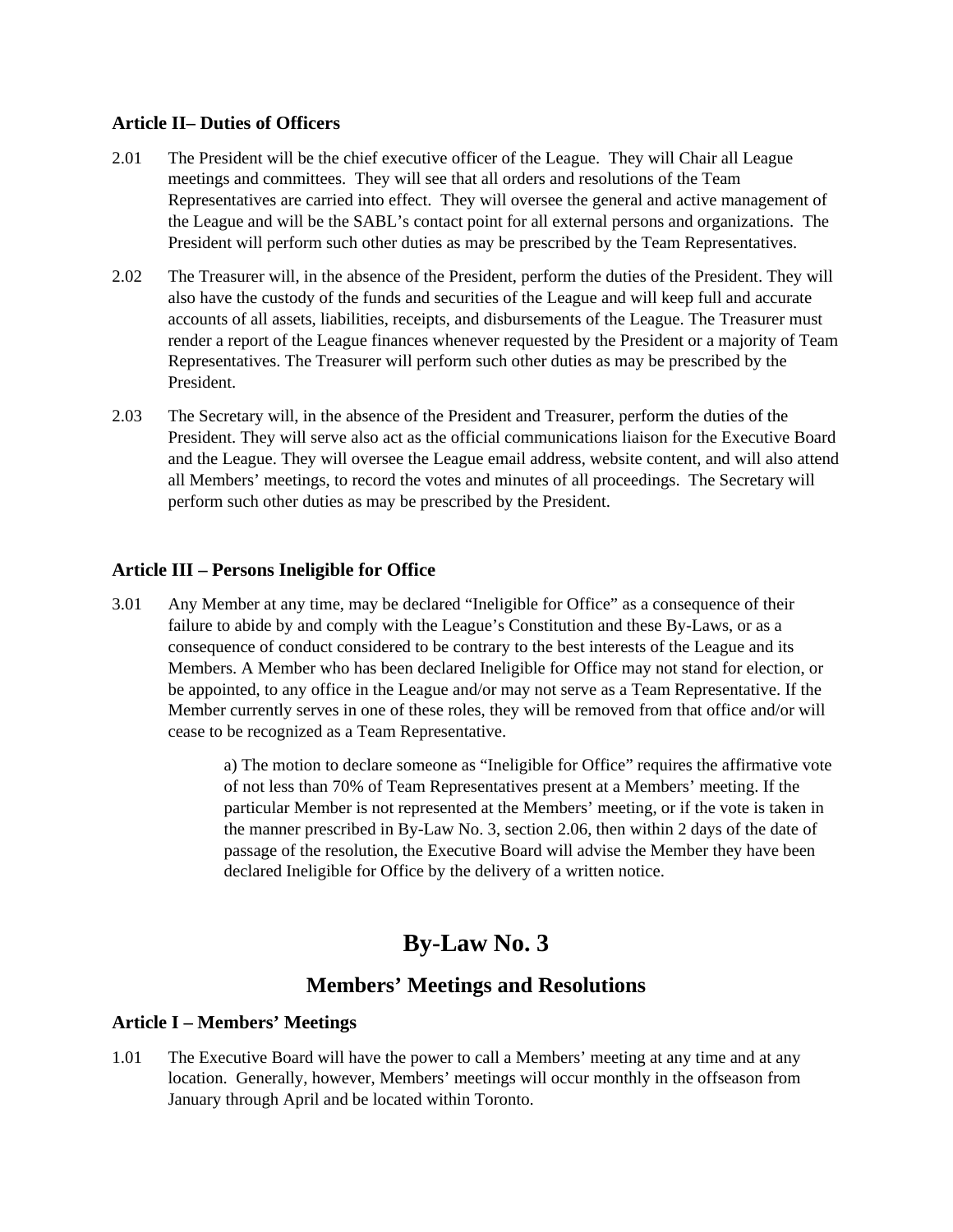- 1.02 The Executive Board will call a Members' meeting at any other time on the written request of not less than four Team Representatives.
- 1.03 At least Fourteen days' written notice of any Members' meeting will be given to each Team Representative. This notice should also inform Team Representatives about the details of any special business or proposals that are expected to take place during the meeting so that they may discuss with other Members' prior to attending.
- 1.04 In respect to any Members' meeting, the number of Team Representatives present in person at the meeting who represent not less than 70% of SABL Teams will constitute a quorum.
- 1.05 All Officers, Coaches, and Players may attend any Members' meeting. However, the Chair of each meeting will recognize only one individual from each Team as its Team Representative.
- 1.06 When a Team Representative is not able to attend a Members' meeting, they may appoint another Coach or Player from their Team to act as Team Representative for that meeting. Notice of this appointment must be submitted in writing to the Executive Board.

#### **Article II – Resolutions of Team Representatives**

- 2.01 Each Team Representative present at a Members' meeting will have the right to exercise one vote in arriving at the resolution of a motion brought up during the meeting.
- 2.02 Votes will be cast by show of hands in any Members' meeting. However, a vote by secret ballot may be requested by any Team Representative.
- 2.03 A majority of the votes cast by the Team Representatives present at a Member's meeting will determine the resolution of each motion.
	- a) except when a higher number of votes is required as per these by-laws.
- 2.04 Where necessary, the Chair will have the tie-breaking vote as long as they are not also serving as a Team Representative.
- 2.05 When an issue emerges at a time judged by the Executive Board to be impracticable to convene a Members' meeting, and the resolution of the matter only requires the affirmative vote of a majority of present Team Representatives. The Secretary, with the approval of the Executive Board, may send written notice to all Team Representatives calling for a vote on the matter. Provided that at least 70% of the total Team Representatives have communicated their votes to the Secretary in writing within 48 hours of the call for votes, the resolution will be as valid as if it had been passed at a Members' meeting.
- 2.06 When an issue emerges at a time judged by the Executive Board to be impracticable to convene a Members' meeting, and the resolution of the matter requires the affirmative vote of more than a majority of present Team Representatives. The Secretary, with the approval of the Executive Board, may send written notice to all Team Representatives calling for a vote on the matter. Provided that the required number of affirmative votes from Team Representatives has been communicated to the Secretary in writing, within 48 hours of the call for votes, the resolution will be as valid as if it had been passed at a Members' meeting.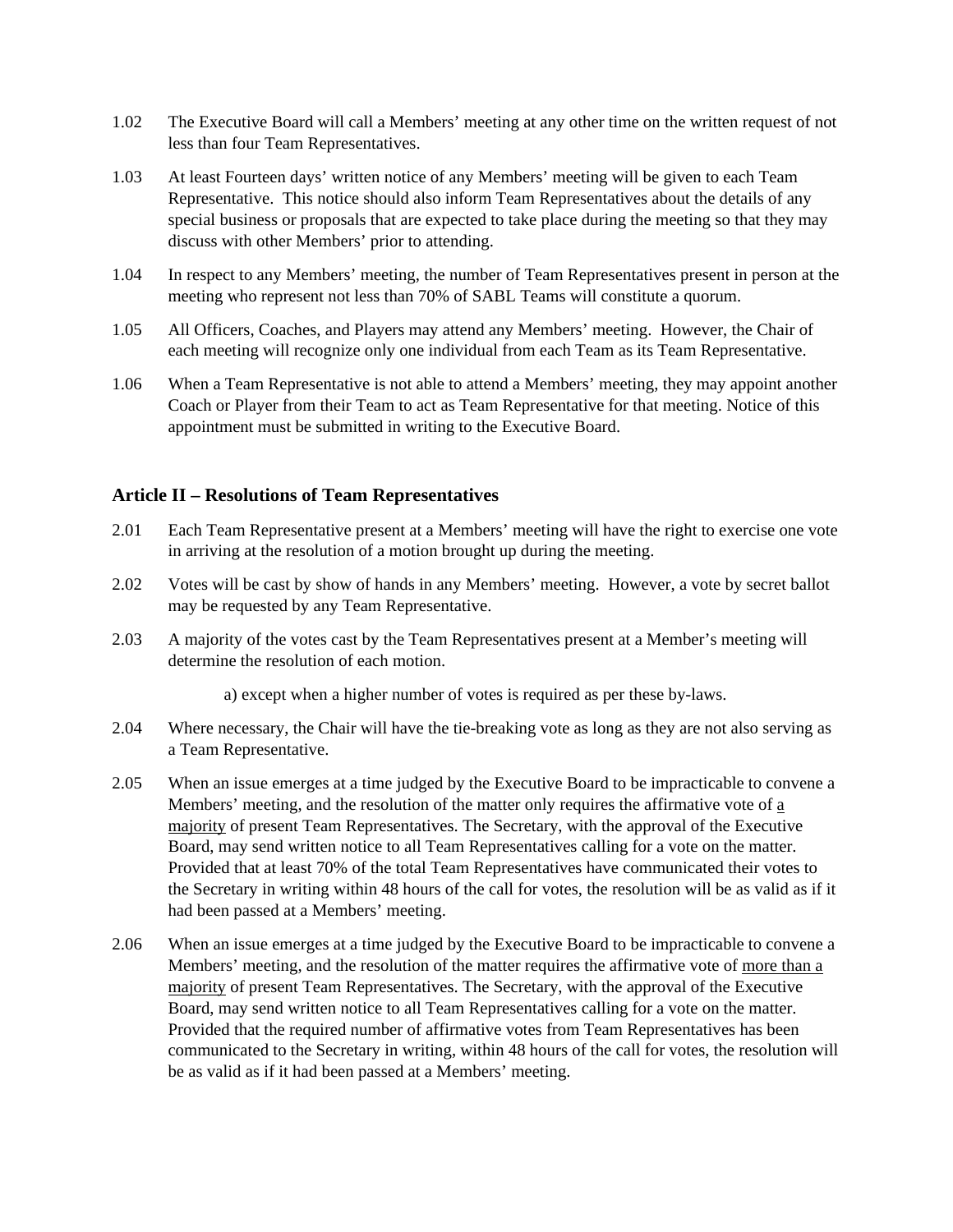#### **Article III – Amendment of By-Laws**

3.01 Any By-Law of the League may be repealed, amended, and/or added to the Constitution. Amendments must be presented in writing and can only be enacted with an affirmative vote during a Members' meeting. In this instance, the required number of affirmative votes by Team Representatives is not less than 66 2/3% of all SABL Teams.

# **By-Law No. 4**

## **Team Responsibilities**

### **Article I – Teams**

- 1.01 An adult baseball team (an "Applicant") may be accepted as a Team into the League by a majority vote of the Team Representatives present at a Members' meeting. In order to provide the Team Representatives with a basis for accepting or rejecting an application to join the League, the Applicant must meet in-person with the Executive Board and submit a roster of committed players and coaches with a description of their experiences. The Executive will then report back to the Team Representatives prior to the vote on the acceptance resolution. Should the Applicant be accepted into the League, they must submit payment of both a Performance Bond as well as a portion of their Team Operating Fee (see section 2.01 of this by law) before a deadline set by the Executive.
- 1.02 A Team may withdraw from the League at any time by delivering to the Executive Board a letter of resignation. In addition, any Team that has not, on or before January 20 of a particular year, submitted payment of a \$500 deposit towards their Annual Team Operating Fee, will be deemed to have withdrawn from the League effective as of January 20 of that year.
- 1.03 A Team may be expelled from the League at any time as a consequence of their failure to abide by and comply with the League's Constitution and these By-Laws, or as a consequence of conduct of persons connected with the Team considered to be contrary to the best interests of the League and its Members.

a) The motion to expel a Team from the League requires the affirmative vote of not less than 70% of Team Representatives present at a Members' meeting, including those not represented at the Meeting. If the particular Team is not represented at the Members' meeting, or if the vote is taken in the manner prescribed in By-Law No. 3, section 2.06, then within 2 days of the date of passage of the resolution, the Executive Board will advise the Team of its expulsion by the delivery of a written notice to the Team Representative.

1.04 Where, partway through a season, a Team has withdrawn from the League in the manner described in section 1.02 of this by-law, or has been expelled from the League in the manner described in section 1.03 of this by-law, the result of each regular-season game played by that Team up to the date of withdrawal or expulsion will stand, and each regular-season game scheduled to be played by the Team, and not yet played prior to the date of withdrawal or expulsion, will be scored as a game forfeited to the opposing Team (see Article I of By-Law No. 6).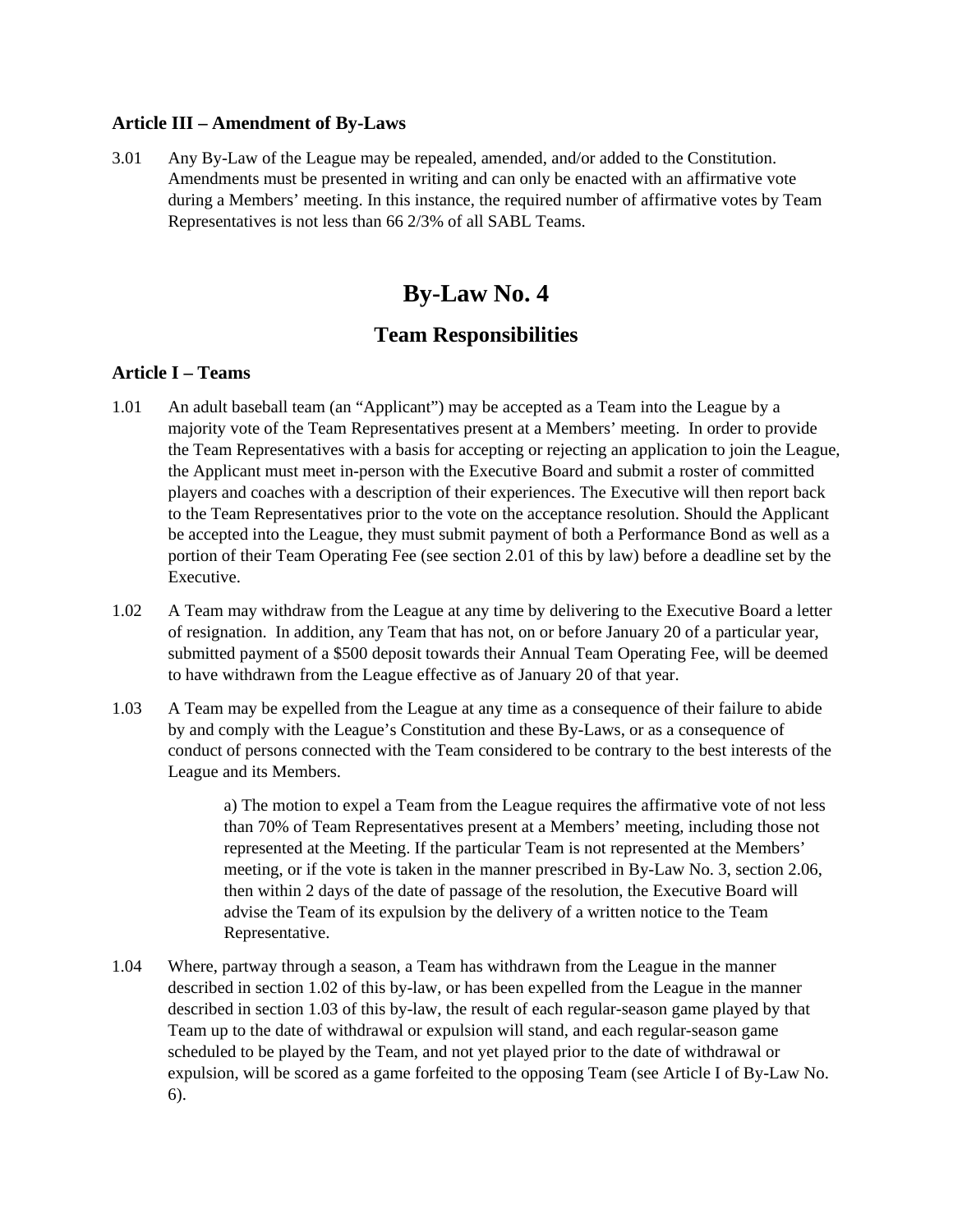#### **Article II – Performance Bond**

- 2.01 Every Applicant will remit to the League, upon acceptance to SABL, as described in section 1.01 of this by-law, the sum of \$500.00 as a Performance Bond, plus \$1,000 towards their Annual Team Operating Fee (see Article III of this by-law). At the end of their first completed season, \$200 of their Performance Bond will be refunded.
- 2.02 The League will account for Performance Bonds separately from its operating funds, and will ensure that the total of its cash on hand, its cash in the bank and the cost of its baseball inventories never declines to an amount that is less than the aggregate total of all Team Performance Bonds.
- 2.03 The Association may at any time, by way of a transfer to its operating funds or of a disbursement of funds, draw down the amount of a particular Team's Performance Bond by the amount of any Field Maintenance Fine, Forfeiture Fine, Uniform Fine or other fine/charge that may be assessed against the Team as outlined in these by-laws.
- 2.04 When the Performance Bond of a particular Team has been partially drawn down by any amount, the Executive Board will advise the Team of the amount, and the reasons for the drawdown by notice in writing.
- 2.05 When the Performance Bond of a particular Team has been partially drawn down, they will have until the final day of the regular season to replenish their bond. Should a Team completely exhaust their Performance Bond within a season, they must immediately replenish their bond.
- 2.06 The failure of any Team to replenish their Performance Bond as required by section 2.05 of this by-law, will result in forfeitures. Failure to replenish their bond may also result in expulsion of the Team from the League in the manner described in section 1.04 of this by-law.
- 2.07 In the event of League dissolution, it will return to the Team any balance of their Performance Bond. In addition, where a Team has withdrawn from the League in the manner described in section 1.02 of this by-law or has been expelled from the League in the manner described in section 1.03 of this by-law, the League will return to the Team any balance of their Performance Bond provided that the withdrawal or expulsion takes place between October 1 of a year and January 20 of the following year.

### **Article III – Annual Team Operating Fees**

- 3.01 A returning team's deposit for their Annual Team Operating Fee is due on or before January 20th of each year (see section 1.02 of this by law). The deposit payment of an applicant Team is covered under section 2.01 of this by law.
- 3.02 The next installment, in the amount of \$1,000, towards each team's Annual Team Operating Fee will be due on or before March 20th of each year. Failure to remit this payment will result in a \$300 fine assessed towards the team's Performance Bond and credited towards the League Operating Budget.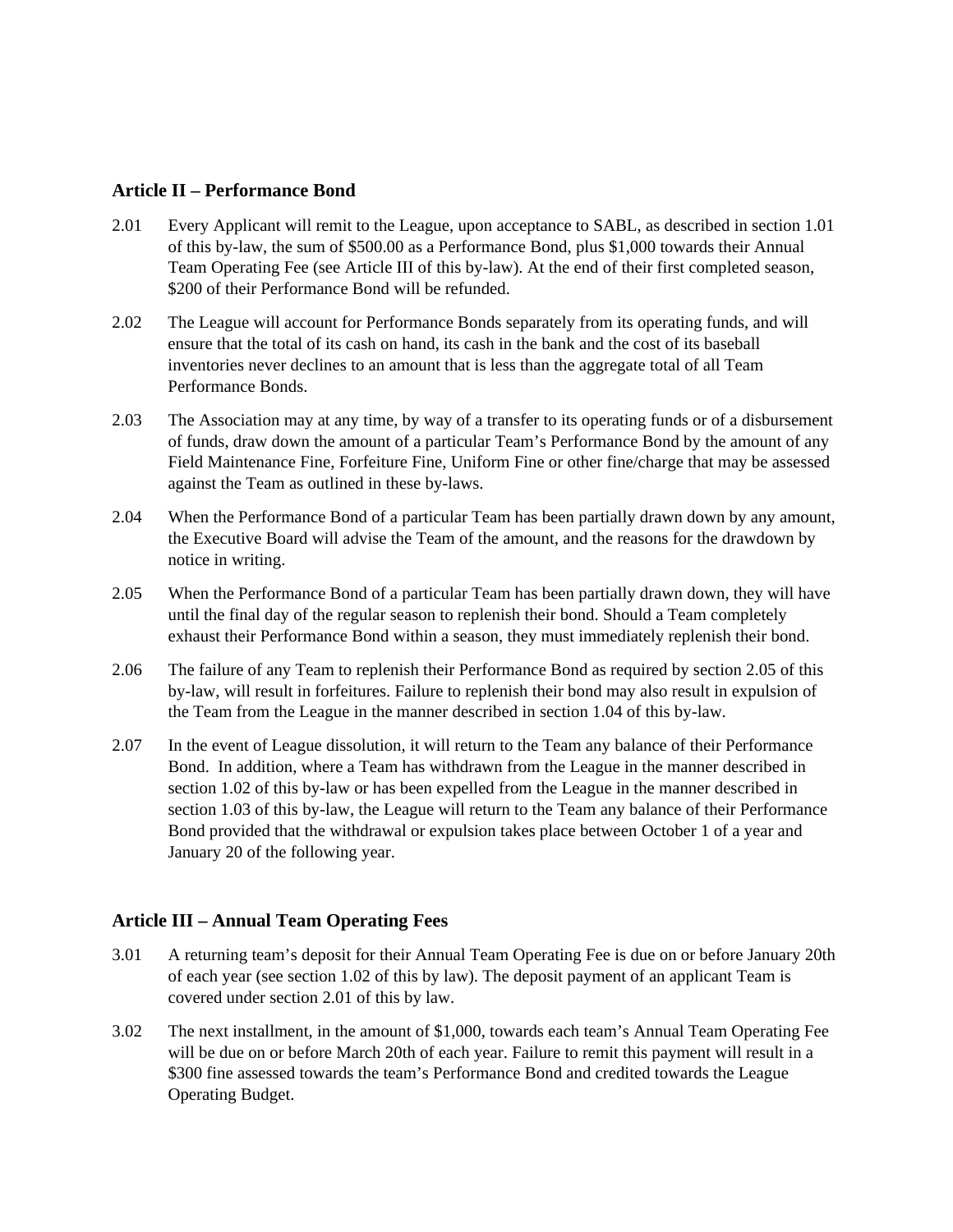- 3.03 The final amount of the annual Team Operating Fee will be determined by a recommendation from the Executive Board, based upon a budget presented at the Members' meeting held in March of each year, and approved by a majority vote of the Team Representatives present at that meeting.
- 3.04 Every Team must submit payment of the remainder of it's an annual Team Operating Fee to the League no later than one week prior to the start of the season.
- 3.05 The failure of any Team to remit the Operating Fee as required by section 3.02 of this by-law may result in expulsion of the Team from the League in the manner provided in section 1.03 of this by-law or in forfeits as described in Article I of By-Law No. 6.
- 3.06 In addition, where a Team has withdrawn from the League in the manner described in section 1.02 of this by-law or has been expelled from the League in the manner described in section 1.03 of this by-law, the League will NOT return to the Team any balance of their annual Operating Fee.

### **Article IV – Field Maintenance**

4.01 As our fields are operated by the City of Toronto, Teams must abide by the following;

a) Field dragging- Two Members from each Team are responsible for dragging the field before each game. Refusal to drag the field is a \$25 fine and will be applied towards the Team's Performance Bond and credited to the offended Team.

b) Securing field equipment- L-Screens, Rakes, Draggers, Tarps, and Bases must be properly secured after each scheduled day of play. Both Teams are responsible for this. Failure to secure field equipment is a \$25 fine per team and will be applied towards the Team's Performance Bond.

c) Garbage- each Team must clean up their dugout AND the surrounding area (stands, down the line, etc) after every double header. Failure to clean up garbage after games will result in a \$25 fine and will be applied towards the Team's Performance Bond.

d) Washrooms- a Team will be fined \$10 for any Player or Coach caught urinating in a park outside of a washroom. This will be applied towards the Team's Performance Bond

### **Article V – Uniforms**

5.01 Teams must have full uniforms in place for every game after July 1st of the current season. Full uniforms will be considered a matching jersey, hat and pants. Fines for violating this rule are \$5 per Player/Coach per game and will be applied towards the Team's Performance Bond. Single game fill-in players are not subject to this rule.

#### **Article VI – Umpires**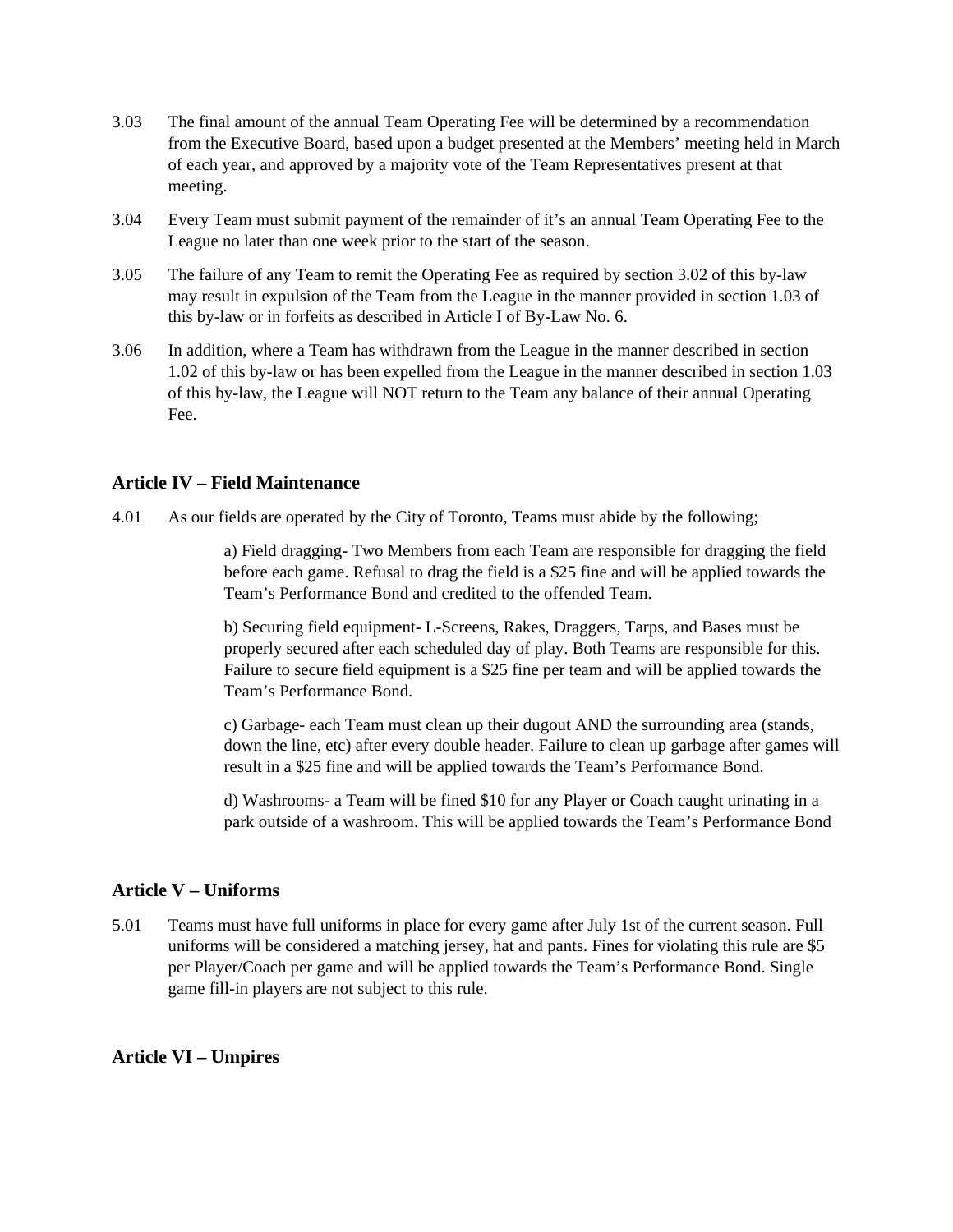- 6.01 Each game will be officiated by no less than two (2) umpires. Each Team will be responsible for paying one Umpire Fee per game. If, for any reason, one of the two umpires scheduled for a game fails to appear, the fee will be split equally between the two Teams.
- 6.02 In the event a game is postponed after an Umpire Fee has been paid, the League will credit the fee amount towards those Teams' next season's Operating Fees.

#### **Article VII – Postponements**

7.01 When any game must be postponed before first pitch, due to inclement weather, or for any other reason beyond the control of either participating Team. The Teams will be responsible for coordinating with each other and agreeing to a postponement. Both Teams will be held equally responsible for notifying the scheduled Umpires of any postponement. Failure to notify the Umpires in a timely matter may result in the Teams being required to pay the Umpire Fee.

# **By-Law No. 5**

## **Membership**

#### **Article I – Conditions of Membership**

1.01 Requirements to be considered a Member of the SABL are as follows;

a) must be at least 18 years of age as of January 1st of the current season.

b) must comply with all OBA and SABL registration requirements.

c) must be in both good disciplinary and financial standing within both the SABL and any other baseball program.

Anyone who does not meet the Conditions of Membership outlined above is considered an "Ineligible Person".

- 1.02 Any Member that permits the participation of an Ineligible Person in a game will have their Team be charged, by the Executive Board, with a \$100 fine assessed towards their Performance Bond and credited towards the League Operating Budget. The offending Team may also be charged with a forfeit of that game (see Article I of By-Law No. 6).
- 1.03 A Team may declare that a Member is not in good financial standing by submitting the name of that person to the Executive Board, together with a description of the Member's obligation to the Team. The Executive Board will also ask the Member in question to provide their own evidence to the contrary. The Executive Board will then review the documentation, and if accepted will deem the Member as ineligible until the Team declares that the Member is back in good standing.
- 1.04 Any Member at any time, may be expelled from the League as a consequence of their failure to abide by and comply with the League's Constitution and these By-Laws, or as a consequence of conduct considered to be contrary to the best interests of the League and its Members.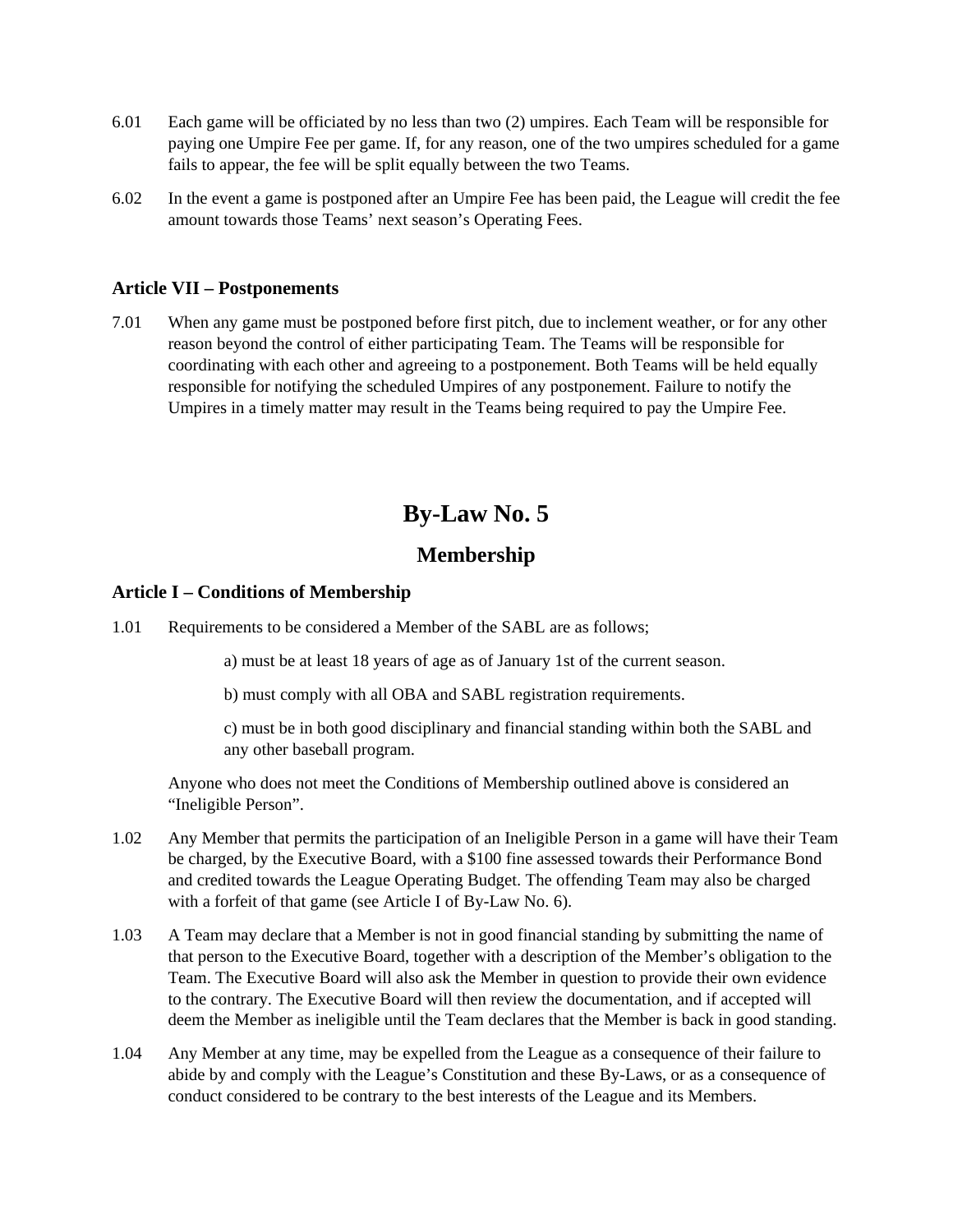a) The motion to expel someone from the League requires the affirmative vote of not less than 70% of Team Representatives present at a Members' meeting, including those not represented at the Meeting. If the particular Member is not represented at the Members' meeting, or if the vote is taken in the manner prescribed in By-Law No. 3, section 2.06, then, within 2 days of the date of passage of the resolution, the Executive Board will advise the Member of its expulsion by the delivery of a written notice to the Team Representative.

1.05 Any uniformed Member seen consuming drugs and/or alcohol within a City of Toronto park before, during, or after an SABL sanctioned game will be suspended for two games. This suspension will not be subject to appeal.

### **Article II – Coaches**

- 2.01 Coaches are responsible for learning the Official Rules of Baseball, and both OBA and SABL specific rules, and making sure their players are aware of these rules. Coaches are responsible for the conduct of their Players. If a Team is consistently causing conflicts with Umpires or other Teams, the Coach(es) may be subject to disciplinary measures, in addition to any specific Members that caused the conflict (see Article II of By-Law No. 6).
- 2.02 A Teams "Official Roster" containing the names of all Players and Coaches must be updated prior to the first game of a season and maintained on the League website throughout the duration of every regular season by a Coach of each Team.
- 2.03 A Team's Coach is responsible for updating the SABL website after each game is completed. This includes reporting the score(s) and inputting their lineup into the box score in order to verify games played. Failure to do this within two weeks from the date of the game, will result in that game not counting towards a Player's "Playoff Eligibility" (see Article IV of By-Law No. 7).
- 2.04 A Coach should also verify the lineups inputted by the opposing Team to ensure the proper accounting of games played towards playoff eligibility. If a Coach notices a discrepancy in a box score lineup they must notify the opposing Team Representative and the Executive Board.
- 2.05 Regular Season game stats should be inputted by a Coach no later than two days after the conclusion of the regular season. Missing stats will result in a Player being ineligible for League Awards.

#### **Article III – Players**

- 3.01 In order for an eligible Member to participate in a given season, they must be listed as a Player on a Team's "Official Roster".
- 3.02 Any Player who appears in a single game during the current season for a Team becomes a Member of that Team, and must be listed by the Coach on the Team's "Official Roster".
- 3.03 Once a Member is considered an official Player on a Team, they may not participate in the current season with respect to any other SABL Team unless or until granted an approved "Release".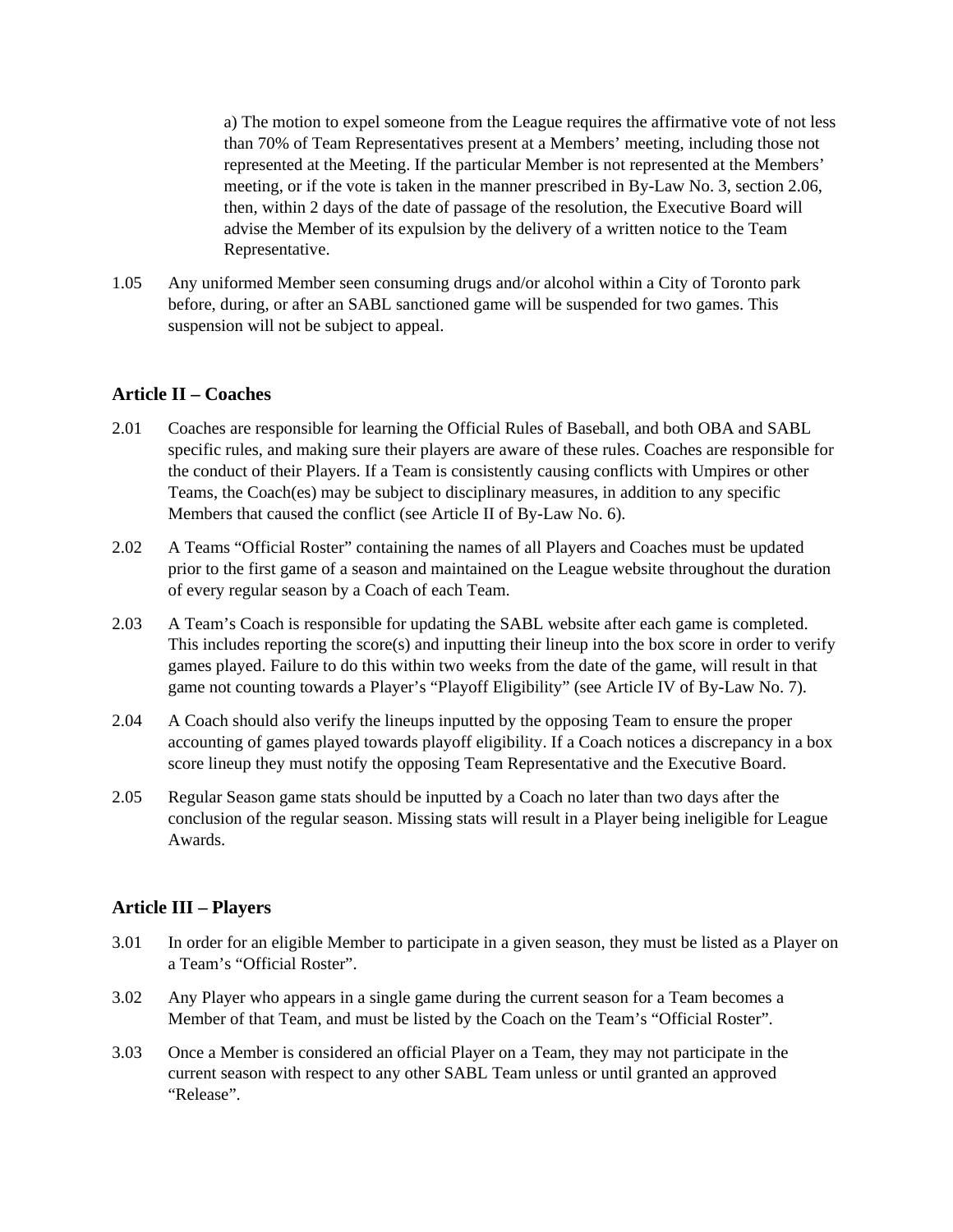a) A Team may "Release" a Player during the season by sending written notification to the Executive Board confirming both the release and that the Player is in good financial standing. The Executive Board will then notify all Teams of the approved release.

b) When a Team has withdrawn or been expelled from the League, as described in sections 1.03 and 1.04 of By-Law No. 4, each Player will be considered released as long as they are in good financial standing at the time of the Team's withdrawal/expulsion.

c) Games played with a former Team prior to a release will not count towards a Player's "Playoff Eligibility".

- 3.04 Players are allowed to switch from one SABL Team to another during the offseason freely as long as they are in good financial standing.
- 3.05 Any Player who participates with, or is signed with, a Senior Intercounty team during the current season will be ineligible to play in the current SABL season.

# **By-Law No. 6**

## **Forfeitures, Disciplinary Matters, and Protests**

#### **Article I –Forfeitures**

1.01 A game may be forfeited to the opposing Team when a Team:

a) Is unable or refuses to place eight players on the field at the start of a scheduled game time, or at any time during a game;

b) If a Team has fewer than the required 8 players at the start of a game time (see Article II of By-Law No. 8), they will be given a 15-minute extension to find an 8th player before being charged with a forfeit.

c) Voluntarily removes a Player during a game that results in the Team dropping below a 9-man batting order (see section 5.06 of By-Law No. 8).

d) Employs tactics deemed obvious by an umpire designed to delay or shorten the game;

e) After warning by the umpire, willfully and persistently violates any rules of the game;

f) Fails to obey within a reasonable time, the umpire's order for the removal of a Coach or a Player from the game;

g) Fails to submit final payment of their Team Operating Fee by Opening Day;

h) Uses an "Ineligible Person" as a Player or Coach actively in a game.

1.02 When a game has been forfeited, the forfeiting Team will be charged with a 7-0 loss to the opposing Team and will be assessed a Forfeiture Fine towards the Team's Performance Bond. The Forfeiture Fine will also be awarded to the opposing Team as a credit towards their annual Operating Fee.

> a) Teams will be assessed a fine of \$120 per game for any forfeits that occurred on the same day in which game(s) were to be played.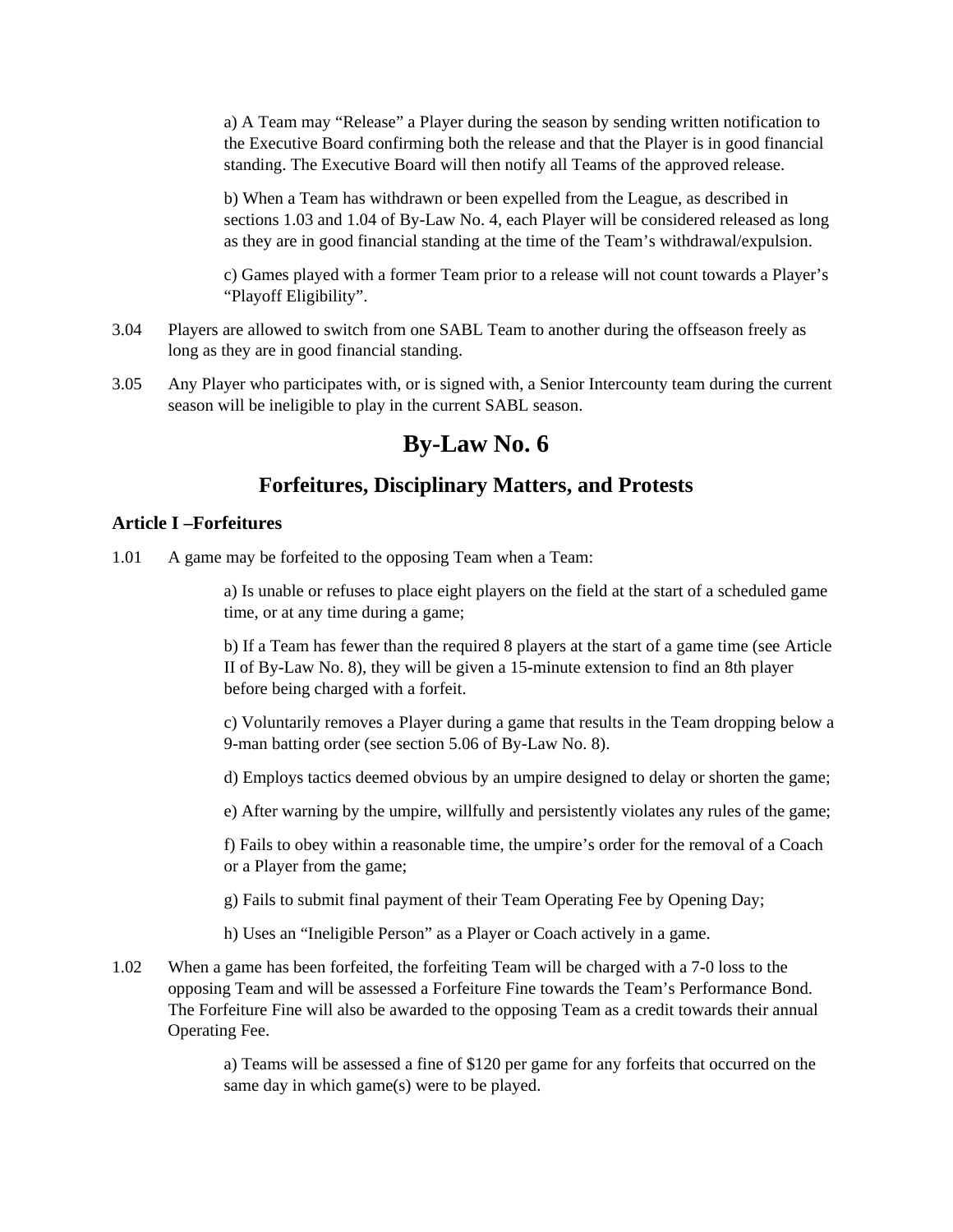b) Teams will be assessed a fine of \$60 per game for any forfeits that occurred a day or more in advance of the game(s) being played.

c) In the case where a game is to be forfeited due to the participation of an Ineligible Person, the Forfeiture Fine will be assessed as per Article I of By-Law No. 5.

#### **Article II – Disciplinary Matters**

- 2.01 The first time a Player or Coach is ejected from a game, they will be assessed an automatic onegame suspension. This automatic suspension will increase by one game for each subsequent ejection and will continue to increase in all following seasons. However, if a Player completes a season without being ejected, their automatic suspension will be decreased by a game, but can never be less than one.
- 2.02 An automatic suspension must be served immediately and cannot be appealed. If any fill-in player is ejected from a game, a \$50 fine will be applied towards the Team's Performance Bond in addition to the automatic suspension.
- 2.03 When an ejection has occurred, a Team Representative from both Teams must submit a written "Incident Report" to the Executive Board within 24-hours of the ejection taking place. An Incident Report should include the following;

Date<sup>·</sup>

Game # (i.e. game 1 or 2 if doubleheader):

 Name of the player(s) or coach(es) involved (include their email address if it's your player):

Description of events involved in the ejection(s):

Did the player(s) continue to cause a disturbance after being ejected?

Name of the umpires:

\*The Incident Report cannot be submitted by the Player or Coach who was ejected.

- 2.04 Failure to submit a written Incident Report to the Executive Board within 24-hours of an ejection will result in a \$100 fine and will be applied towards the Team's Performance Bond.
- 2.05 Three Team Representatives who were not involved in the incident will form a disciplinary committee, chaired by the President, to review those statements (along with any other statements from other witnesses or umpires). The three representative disciplinary committee will have up to 48-hours to determine whether an additional suspension (in addition to the automatic one-game) should be imposed.
- 2.06 If the committee determine that an additional suspension is warranted, the Player or Coach, their Team Representative, and their next opponents' Team Representative will be notified by the Executive Board, and the Player or Coach must begin serving the additional suspension immediately.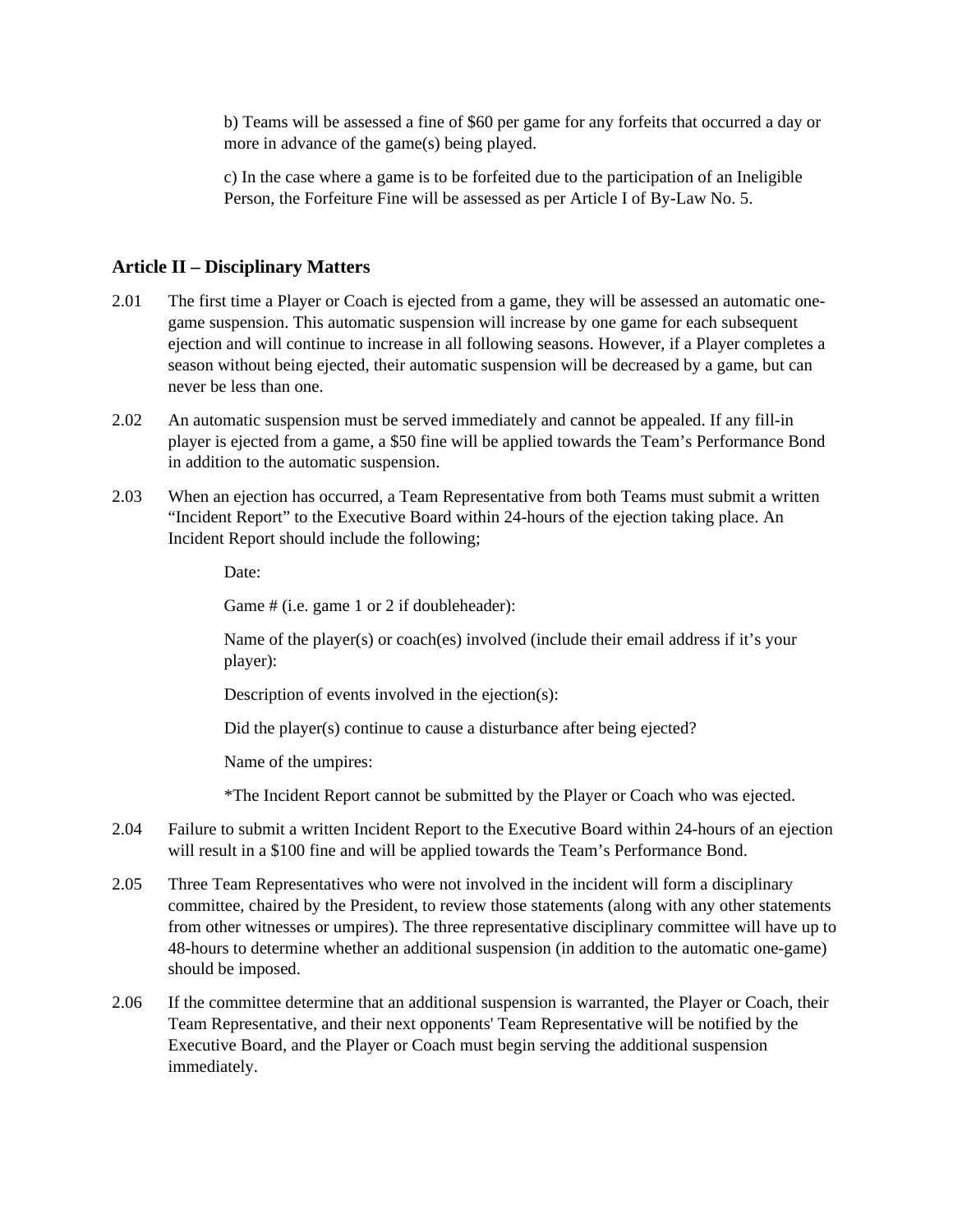- 2.07 If a Player or Coach wishes to appeal an additional suspension, they must do so via written request to the Executive Board within 24-hours of being notified of the additional suspension.
- 2.08 If a Player or Coach appeals an additional suspension, three other Team Representatives who were not a part of the initial disciplinary committee, and were not involved in the incident, will form an appeal committee chaired by the President. The three representative appeal committee will then have up to 48-hours to review the evidence and determine whether the additional suspension should be upheld, decreased, or INCREASED.
- 2.09 The decision of the appeal committee will be final and not subject to further appeal. The Player or Coach, their Team Representative, and their next opponents' Team Representative will be notified by the Executive Board, and the Player or Coach must begin serving the additional suspension immediately.
- 2.10 The three Team Representatives selected to be on the disciplinary or appeal committees will be on a continuing rolling basis in the order of last year's standings.
- 2.11 A suspended Player or Coach is considered an "Ineligible Person" and cannot get credit for a game played while serving a suspension, however they are eligible to play in a game(s) if an appeal is actively ongoing.
- 2.12 A suspension can carry over into the playoffs or following season.
- 2.13 Any Member may submit an Incident Report for anything they feel may warrant a disciplinary review.

### **Article III – Protests**

- 3.01 When a Team protests the outcome of a game based upon an alleged misapplication of the rules by an Umpire, the protest will not be recognized unless the umpires and the opposing Team are notified that the game is under protest before the next pitch, or play takes place.
- 3.02 Evidence that the protest has been lodged must be entered on the protesting Team's score sheet, accompanied by the signatures of the Umpires and the Coach of the opposing Team.
- 3.03 The team filing the protest must secure a report of the incident from one of the Umpires, and deliver it to the Executive Board, along with their own account of the protest, within 48-hours of the end of the game under protest.
- 3.04 If the Executive Board determines that the protested decision violated the rules, AND adversely affected the protesting Team's chances of winning the game. The Executive Board will require that a game be replayed.
- 3.05 If the Executive Board determines that the protested decision did NOT adversely affect the protesting Team's chances of winning the game. The protesting Team will be assessed a \$50 Protest Fine towards the Team's Performance Bond.
- 3.06 A Team that wishes to protest the regular season or playoff eligibility of a Player, may do so by delivering a written protest to the Executive Board within 24-hours of the protested game. If the Executive Board determines that an ineligible Player participated in a game, it will award a forfeit win to the protesting Team (see Article I of this by-law).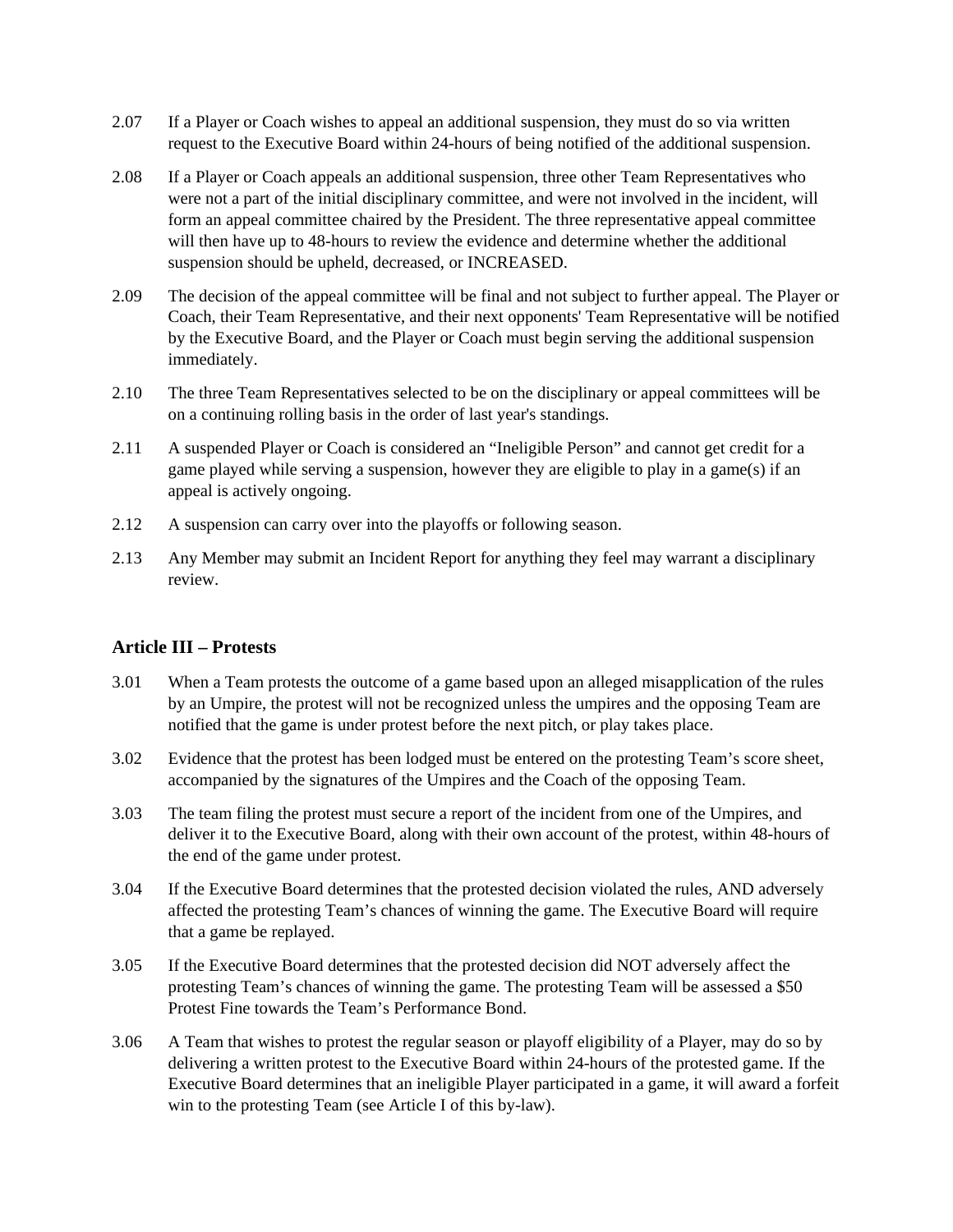3.07 If the Executive Board determines that the Player in question was eligible, the protesting Team will be assessed a \$50 Protest Fine towards the Team's Performance Bond.

# **By-Law No. 7**

## **Rules of Competition – Organization of Regular Season and Playoffs**

#### **Article I –Regular Season Structure**

- 1.01 The structure of the regular season schedule will be determined each season by a majority vote of the Team Representatives present at an offseason Member's meeting.
- 1.02 Make-up games will be re-scheduled by the Executive Board in order of their postponement or required re-play. In the event that more games must be re-scheduled than remaining permit time available, the Executive Board will prioritize those Teams with the fewest number of games played to date and/or games remaining.

#### **Article II –Regular Season Standings**

- 2.01 Teams will be organized into one or more divisions each season. This will be determined by a majority vote of the Team Representatives present at an offseason Member's meeting.
- 2.02 Teams will be ranked in the standings by a "percentage" made up of following equation. ((Wins + (Ties/2))/Games Played.
- 2.03 If at the conclusion of the regular season two or more Teams have the same percentage in the standings, the following will be used as tie-breakers for playoff seeding;
	- a) total wins; then
	- b) head to head record; then
	- c) head to head run differential; then
	- d) season run differential; then
	- e) if any Teams remain tied at this point, a coin flip will be held to determine seeding.

f) a Team with a forfeit loss during the regular season automatically loses all tie-breakers unless they have the same percentage as another Team with a forfeit loss.

#### **Article III –Playoff Structure**

- 3.01 The playoff format will be determined each season by a majority vote of the Team Representatives present at an offseason Member's meeting.
- 3.02 Every eligible Team in the League will make the playoffs.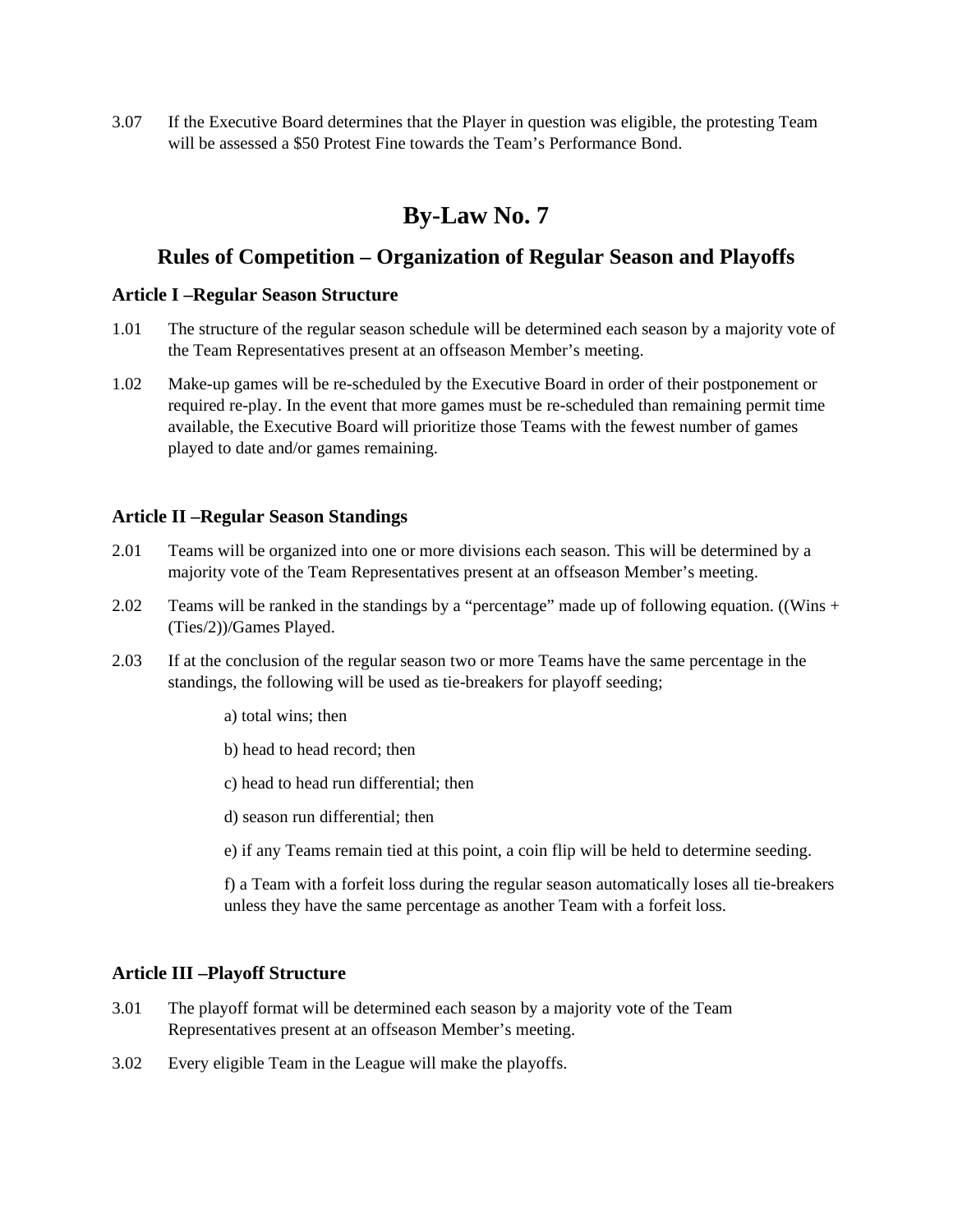- 3.03 Playoff Teams are seeded based on the final regular season standings as described in Article II of this by-law.
- 3.04 After each round, the Teams will be reseeded based upon the regular season standings. For example, the top seeded team will always play the bottom seeded team.
- 3.05 During the playoffs, a game may go extra innings if time allows, otherwise the game will end in a tie.
- 3.06 If at the conclusion of a playoff series, the results are evenly split with no clear winner. An extra game will be required in order to determine the series winner.
	- a) Example 1: if a series is 2-2-1 after 5 games, then an extra game is required.
	- b) Example 2: If a series is 2-1-2 after 5 games, then no extra game is required.

#### **Article IV –Playoff Eligibility**

4.01 In order to be eligible for a Team's playoff roster, a Player must not be an Ineligible Person, and must be credited with at least 50% (rounded down) of their Team's total regular season games played in the current season.

> a) Example, if a Team were to play 31 games in a season, a Player would need at least 15 games played in order to qualify for playoffs.

- 4.02 To get credit for a "Game Played", a Player participating in a game must be listed on both their Team's and the opposing Team's lineup card and/or scoresheet as per sections 5.01 and 5.03 of By-Law No.8. The game played for the Player must then be recorded on the League website as per section 2.03 of By-Law No. 5.
- 4.03 An injured Player who is not participating in a game may also be credited with a game played by signing their name (print or make legible) to the bottom of the opposing team's scoresheet sometime between the first and last pitch of EACH game. A Player cannot get credit before or after a game has taken place.
- 4.04 A Player serving a suspension cannot be credited for a game played as per section 2.09 of By-Law No. 6.
- 4.05 Any games played with a former Team in which the Player was released from during the season, will not be counted towards a Player's playoff eligibility as per section 3.03 of By-Law No.5.
- 4.06 Each team is allowed a maximum of two Senior-AAA OBA players on their playoff roster. In order for these Players to be eligible for the playoffs, they must not be an "Ineligible Person", and must be credited with at least 67% (rounded down) of their Team's total regular season games played in the current season.

a) Example, if a Team were to play 31 games in a season, a Senior-AAA OBA Player would need at least 20 games played in order to qualify for playoffs.

# **By-Law No. 8**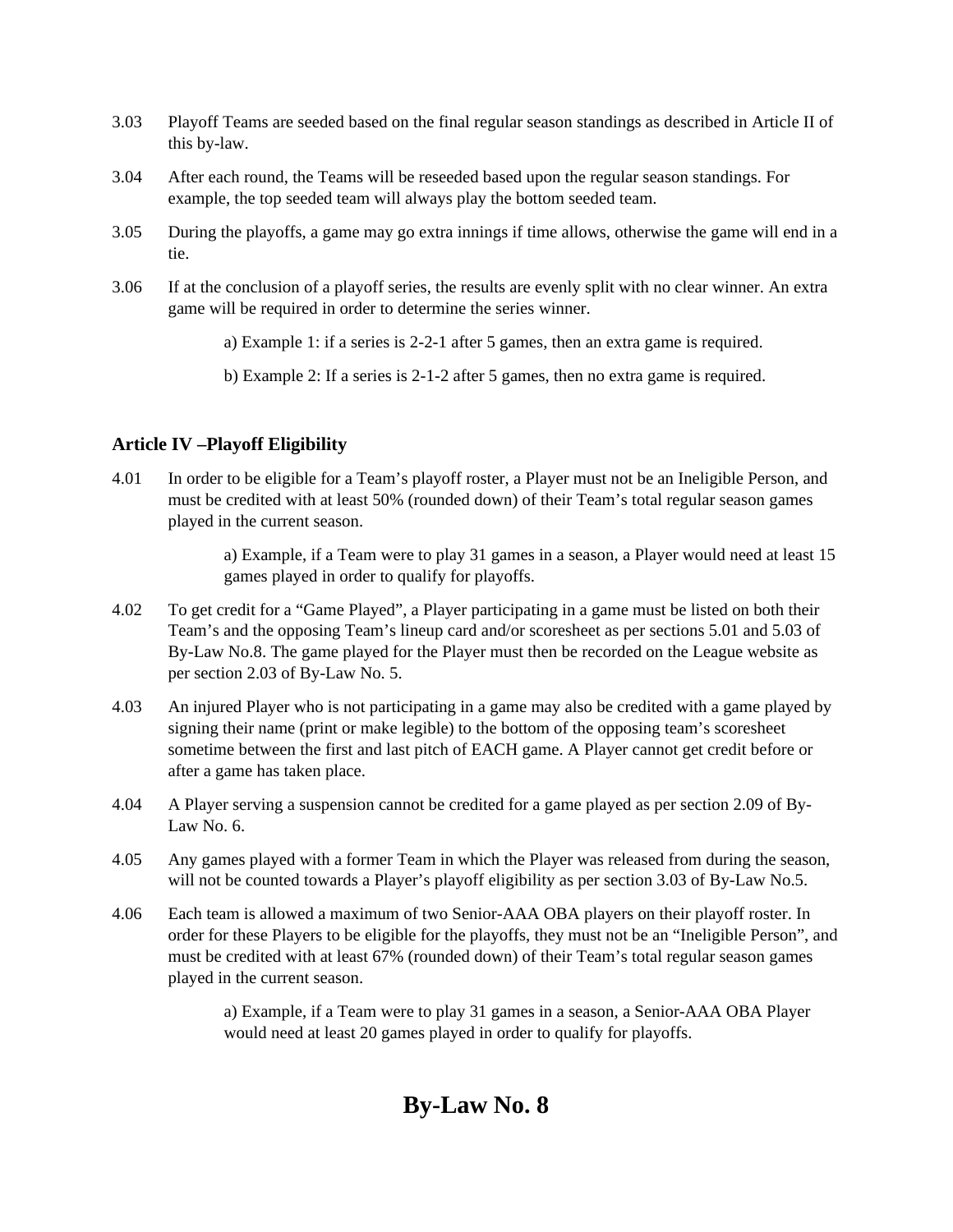## **Rules of Competition – Playing Rules**

### **Article I – Playing Rules**

1.01 The Official Rules of Baseball and the OBA Playing Rules will apply except where otherwise provided in these rules.

#### **Article II – Minimum Number of Players**

2.01 The minimum number of Players required to begin an SABL game is 8. If a Team begins playing a game with only 8 players, the 9th spot in their batting order is an automatic out every time it comes up until a 9th Player is added to their lineup as per section 5.03 of this by-law.

#### **Article III – Length of games**

- 3.01 All games will consist of seven innings with a 2-hour time limit. No new inning may start after the 2-hour time limit has been reached.
	- a) Extra innings may be played if time remains.
	- b) Playoff games may have extended time limits as the schedule and permits allow.
- 3.02 The 2-hour limit begins at the time of the first pitch, or 10-minutes after the scheduled start time of the game, whichever is earlier.

a) Example, if a game is scheduled for 6pm, and it starts at 6:03pm, then there is no new inning after 8:03pm. Conversely, if the game is to start at 6pm and it starts at 6:15pm, then there is no new inning after 8:10pm.

- 3.03 The time of first pitch should be announced by an Umpire and recorded by both Teams at the start of a game. If the first pitch time is not recorded or agreed upon by both Teams, then the first pitch will be assumed to have taken place at the scheduled start time.
- 3.04 In the case of a double-header when only the first game is postponed or forfeited, the Coach of each Team may agree to an earlier start time for the second game. If the two Coaches cannot agree to an earlier start time, the 2nd game will start at its originally scheduled time.

#### **Article IV – Complete Game/Suspended Game**

4.01 A Suspended Game in the regular season will be considered complete and "official" for standing purposes IF one of the two following conditions are met:

> a) Four innings are completed (or 3.5 innings in the case where the home Team is winning);

b) One and a half hours or more has elapsed since the time limit began as per section 3.02 of this by-law, not including any delay due to weather or lighting failure.

4.02 If either of the above conditions are not met, the game is considered incomplete and will need to be replayed (entirely started over) on its rescheduled date.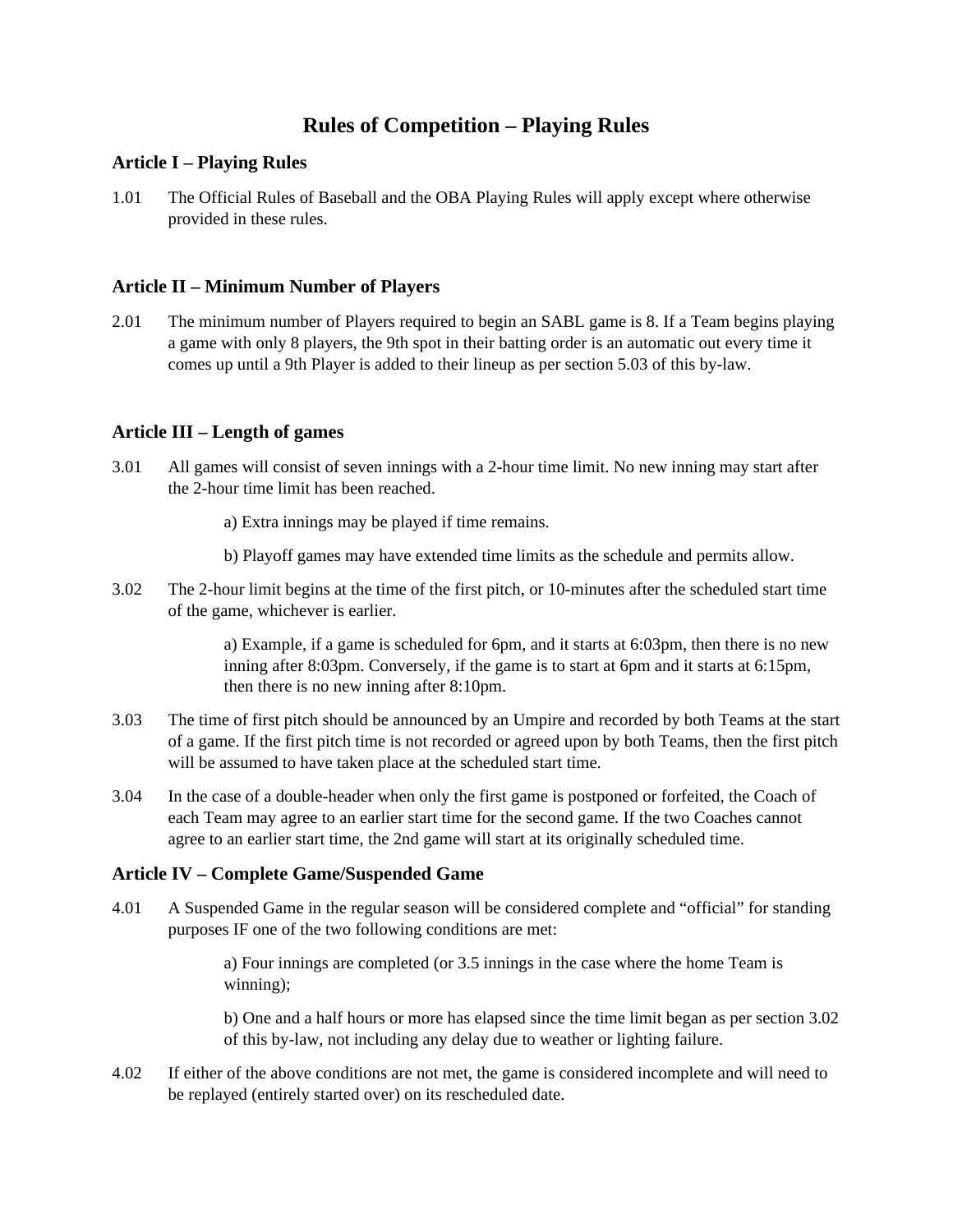- 4.03 If the Umpires determine that a game should be terminated part way through an inning, but after the game is considered complete. The score of the game will revert to that as of the last complete inning, but all statistics up until the time the game was terminated will stand.
- 4.04 A suspended playoff game must be resumed at the point in which it was suspended and played to normal completion (see section 3.01 of this by-law).

#### **Article V – Lineup Card and Substitutions**

- 5.01 The lineup card listing the batting order for a Team must be exchanged with the opposing Team, with a copy also given to the home plate Umpire, prior to the first pitch of a game.
- 5.02 If a Player is at the park at game time and is not listed in the starting lineup, they cannot enter the game.

a) Example, if a Team has 16 Players present at game time, and only 12 Players in their batting order, the 4 additional Players may not play in the game.

5.03 If a Player shows up to the park after lineup cards have been exchanged, they must be immediately inserted into the lineup at the bottom of the batting order.

> a) The addition of any late arriving Player to the batting lineup must be clearly communicated to both the opposing Team and the home plate Umpire. Any delay beyond the 5 minutes to get dressed, will result in the Player not being able to enter the game.

b) In the case of multiple late arriving Players, they must be added to the lineup in the order in which they arrived.

- 5.04 Bench substitutions are not allowed.
- 5.05 Defensive substitutions are open, and Players can change defensive positions freely and without limit, except for pitchers.

a) Pitching substitutions are restricted, once a Player has pitched in a game, they may not re-enter the same game as pitcher. A pitcher is deemed to have entered the game as soon as they throw one warm-up pitch on the mound.

5.06 A Team may only remove a Player from the game by either "pinch-hitting" or "pinch-running". Once removed from a game the Player may not re-enter that game.

> a) In the case of a Player being removed from the game for a pinch-runner, the most recent batter currently in the lineup who failed to get on base should be used as the pinchrunner.

(i) Example- Batter #1 strikes out, Batter #2 singles and is then caught stealing, Batter #3 walks. If the team wanted to pinch-run for Batter #3, they would have to use Batter #1.

b) In the case of a Player being removed from the game for a pinch-hitter, they are removed from the lineup and the next hitter according to the batting order will come to the plate in their place.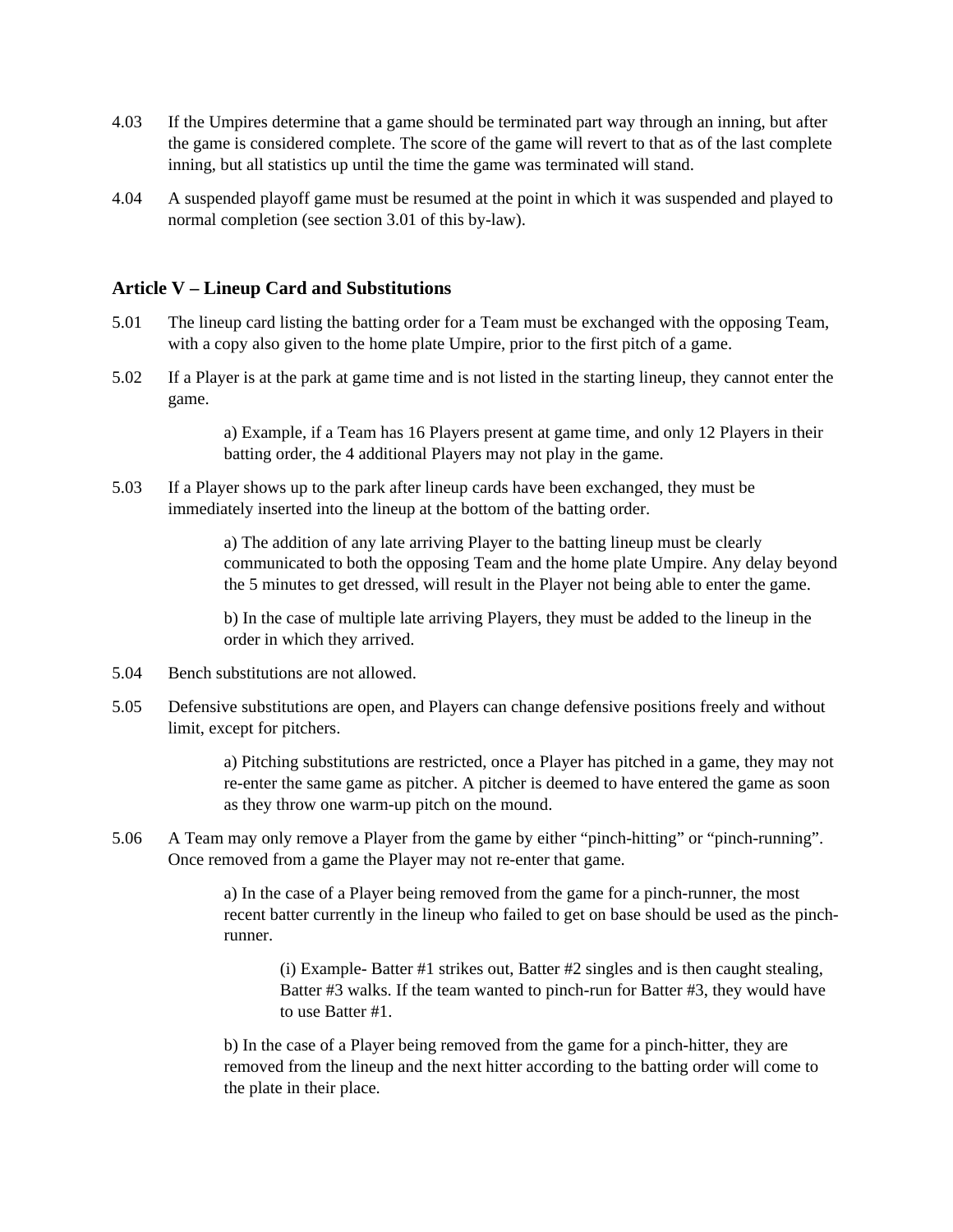(ii) Example- If the 12th batter of a 13-man batting order is removed from the game, the 13th batter is due up.

- 5.07 A Team must clearly communicate the removal of any Player from the game to both the opposing Team and home plate Umpire.
- 5.08 A Team may not voluntarily remove a Player if it results in their Team dropping below a 9-man batting order (except in the case of an injury or ejection). Doing so will result in a forfeit (see Article I of By-Law No. 6).

#### **Article VI – Contact Rule**

- 6.01 Malicious contact is to be penalized with an ejection whether committed by an offensive or defensive Player. This applies to home plate and all other bases.
- 6.02 The Umpire will determine whether contact was avoidable or unavoidable, and whether it was considered malicious. Generally, contact should be considered malicious if:
	- a) The contact is the result of intentional excessive force, and/or;
	- b) There is intent to injure;
	- c) There is an attempt to dislodge the ball.
- 6.03 Baserunners are generally instructed to slide or attempt to avoid making contact with a fielder in order to prevent themselves from being called for "Interference", as per the Official Rules of Baseball.
- 6.04 A runner who maliciously runs into another Player is to be declared out, even if the fielder loses possession of the ball. The ball is dead, and all other runners shall return to the last base legally occupied by them at the time of the contact.
- 6.05 If malicious contact is initiated by a runner AFTER they have scored a run, they will be declared safe but will still be automatically ejected.
- 6.06 If contact occurs when a fielder in possession of the ball has blocked the base path or plate, the runner may make contact, slide into or collide with the fielder as long as the runner is making a legitimate attempt to reach the base/plate and the contact is not considered malicious. BY RULE, if a fielder is in position of the ball, they cannot be obstructing the runner's path.
- 6.07 If contact occurs when a fielder has blocked the base path or plate clearly without possession of the ball, "Obstruction" will be called according to the Official Rules of Baseball. If an obstructed runner then uses this opportunity to collide maliciously with the fielder, they would be declared safe due to the obstruction, but still ejected from the game.

### **Article VII – Equipment**

7.01 The SABL conforms to the OBA bat rules for senior levels. Those rules are as follow:

a) The maximum legal diameter for bats shall be 2 ¾ inches.

b) Only wood bats, bamboo bats and wood composite bats will be allowed. Wood composite bats include wood bats with fiberglass sheathing and wood barreled bats with